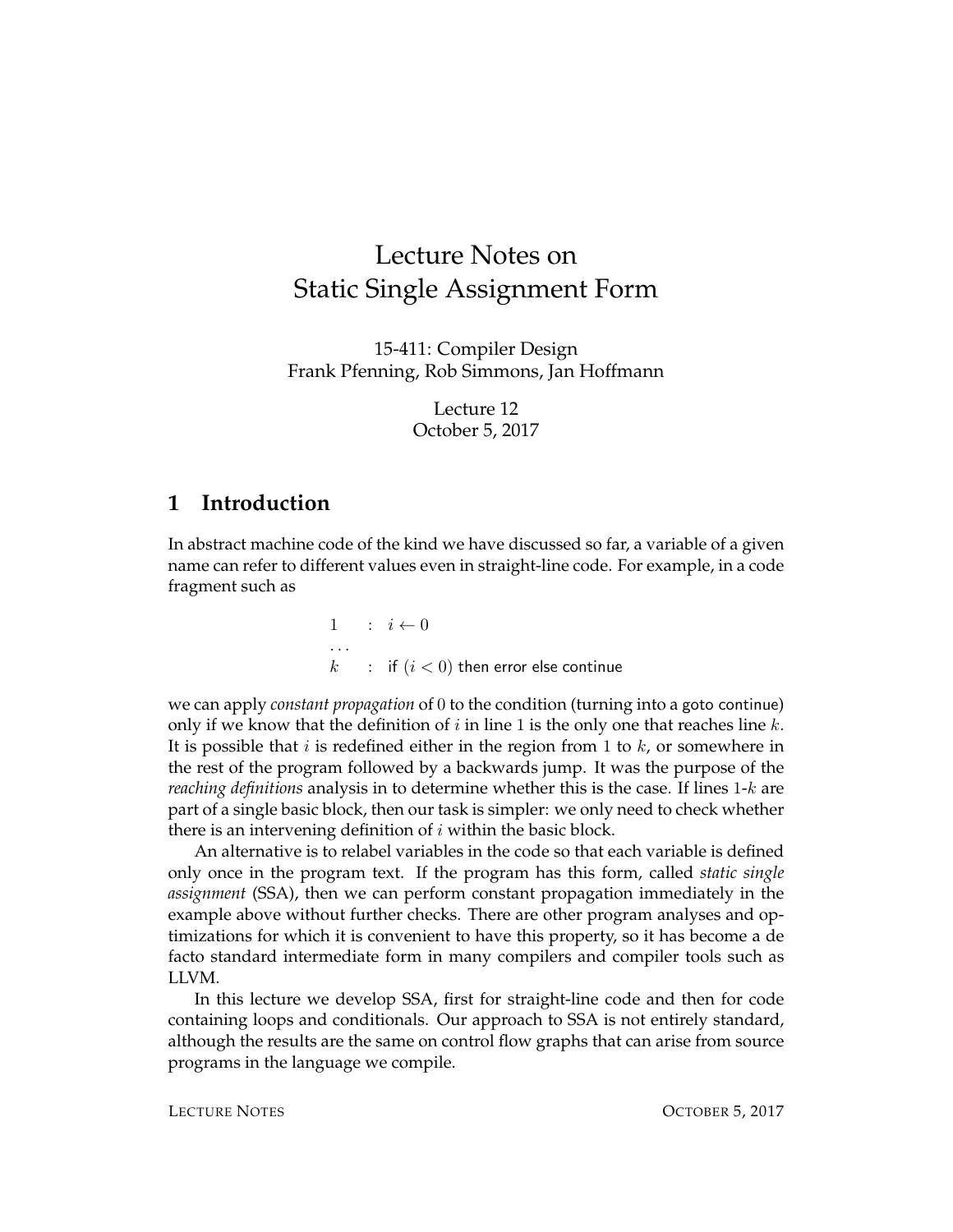#### **2 Basic Blocks**

As before, a *basic block* is a sequence of instructions with one entry point and one exit point. In particular, from nowhere in the program do we jump into the middle of the basic block, nor do we exit the block from the middle. In our language, the last instruction in a basic block should therefore be a return, goto, or if. On the inside of a basic block we have what is called *straight-line code*, namely, a sequence of moves or binary operations.

It is easy to put basic blocks into SSA form. For each variable, we keep a *generation counter* to track which definition of a variable is currently in effect. We initialize this to 0 for any variable live at the beginning of a block. Then we traverse the block forward, replacing every use of a variable with its current generation. When we see a redefinition of variable we increment its generation and proceed.

As an example, we consider the following C0 program on the left and its translation into a single basic block on the right.

```
int dist(int x, int y) { dist(x,y):
 x = x * x; x < -x * xy = y * y; y < -y * yreturn isqrt(x+y); t0 <- x + y
\downarrow t1 <- isqrt(t0)
                     return t1
```
Here isqrt is an integer square root function previously defined. We have assumed a new form of instruction

```
d \leftarrow f(s_1, \ldots, s_n)
```
where each of the sources  $s_i$  is a constant or variable, and the destination  $d$  is another variable. We have also marked the beginning of the function with a parameterized label that tracks the variables that may be live in the body of the function.

The parameters x and y start at generation 0. They are *defined implicitly* because they obtain a value from the arguments to the call of dist.

```
dist(x0,y0):
```

```
------------- x/0, y/0
x \leftarrow x * xy \leftarrow y * yt0 <-x + yt1 <- isqrt(t0)return t1
```
We mark where we are in the traversal with a line, and indicate there the current generation of each variable. The next line uses  $x$ , which becomes  $x_0$ , but is also defines x, which therefore becomes the next generation of x, namely  $x_1$ .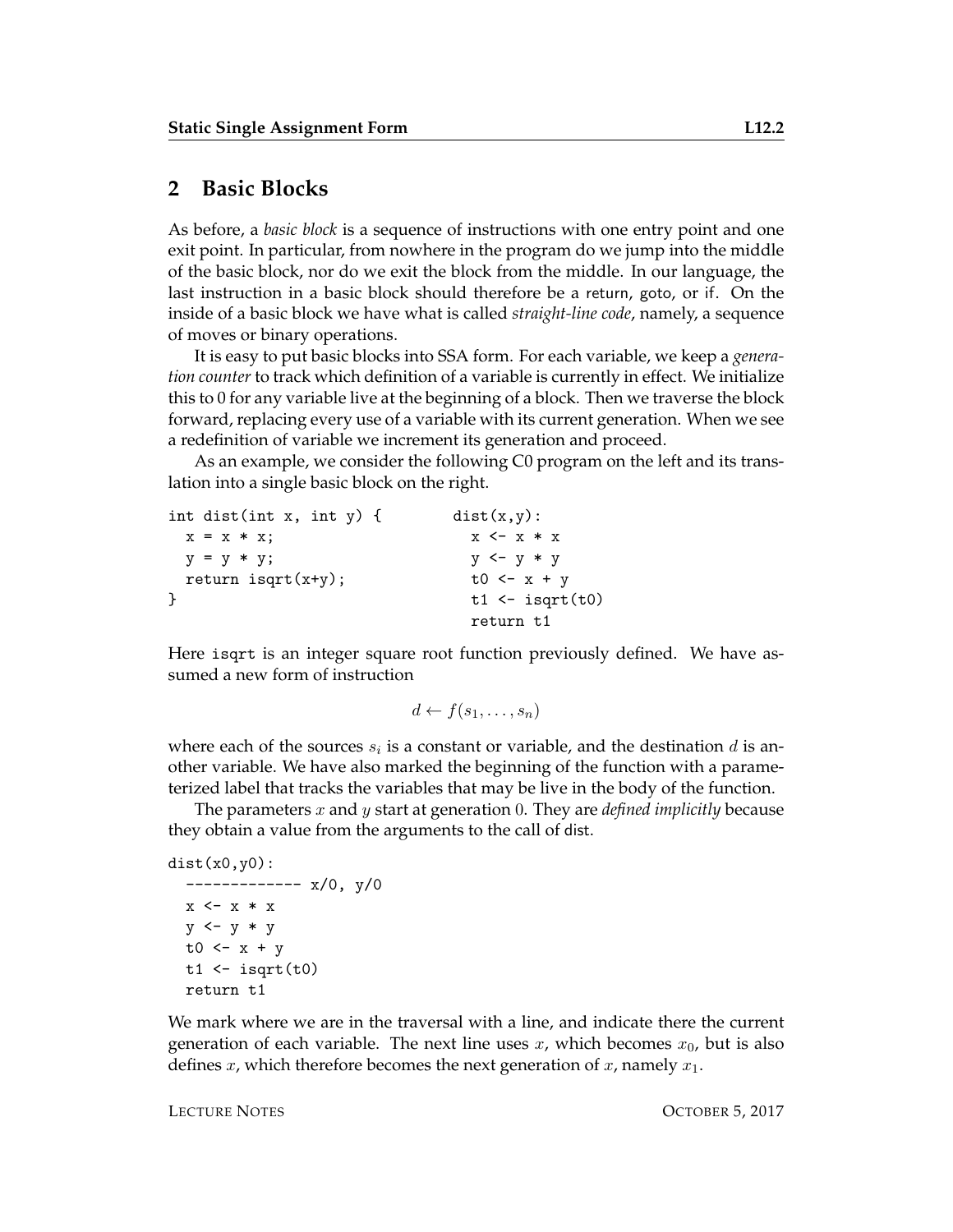```
dist(x0,y0):
  x1 \leftarrow x0 * x0------------- x/1, y/0
  y \leftarrow y * yt0 \leftarrow x + yt1 <- isqrt(t0)return t1
```
The next line is processed the same way.

```
dist(x0,y0):
  x1 \leftarrow x0 * x0y1 \leftarrow y0 * y0------------- x/1, y/1
  t0 \leftarrow x + y
  t1 <- isqrt(t0)return t1
```
At the following line,  $t_0$  is a new temp. The way we create instructions, temps are defined only once. We therefore do not have to create a new generation for them. If we did, it would of course not change the outcome of the conversion. Skipping ahead now, we finally obtain

```
dist(x0,y0):
  x1 \leftarrow x0 * x0y1 \leftarrow y0 * y0t0 \leq x1 + y1t1 <- isqrt(t0)return t1
```
We see that, indeed, each variable is defined (assigned) only once, where the parameters  $x_0$  and  $y_0$  are implicitly defined when the function is called and the others explicitly in the body of the function. It is easy to see that the original program and its SSA form will behave identically.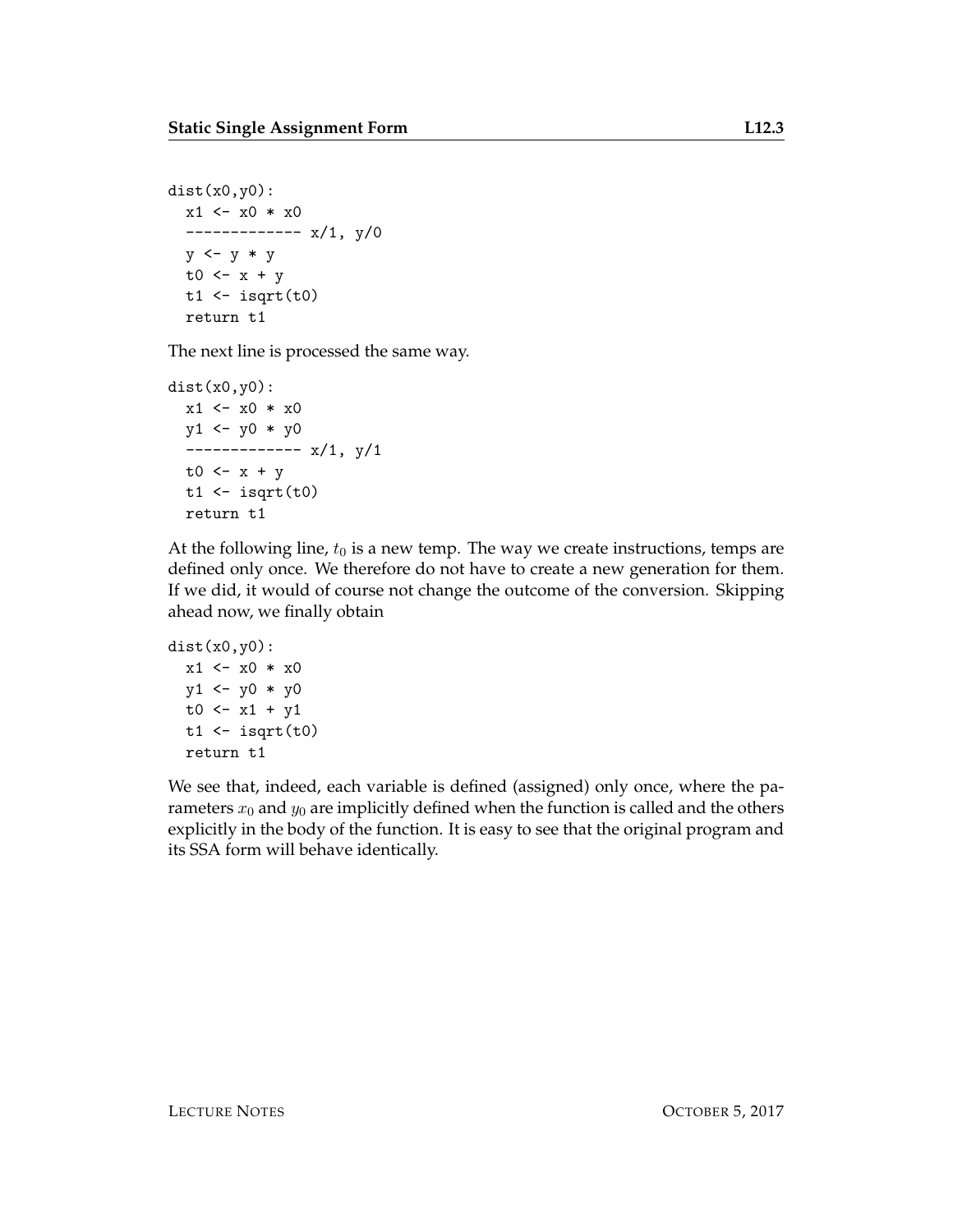## **3 Loops**

To appreciate the difficulty and solution of how to handle more complex programs, we consider the example of the exponential function, where  $pow(b, e) = b^e$  for  $e \ge$ 0.

```
int pow(int b, int e)
//@requires e >= 0;
{
  int r = 1;
  while (e > 0)//@loop_invariant e >= 0;// r*b^e remains invariant
    {
      r = r * b;e = e - 1;}
  return r;
}
```
We translate this to the following abstract machine code, which is comprised of basic blocks:

```
pow(b,e):
  r <- 1
loop:
  if (e > 0) then done else body
body:
  r \leftarrow r * be <- e - 1
  goto loop
done:
  return r
```
There are two ways to reach the label loop: when we first enter the loop, or from the end of the loop body. This means the variable  $e$  in the conditional branch really could refer to either the procedure argument, or the value of  $e$  after the decrement operation in the loop body. Therefore, our straightforward idea for SSA conversion of straight line code no longer works.

The key idea is to parameterized labels (the jump targets) with the variables that are live in the block that follows. The variant of liveness necessary here can be calculated with respect to the block-structured AST – it is not necessary to use the more potentially expensive liveness analysis based on dataflow. One can also safely, but redundantly, just use all variables, or all variables that are declared and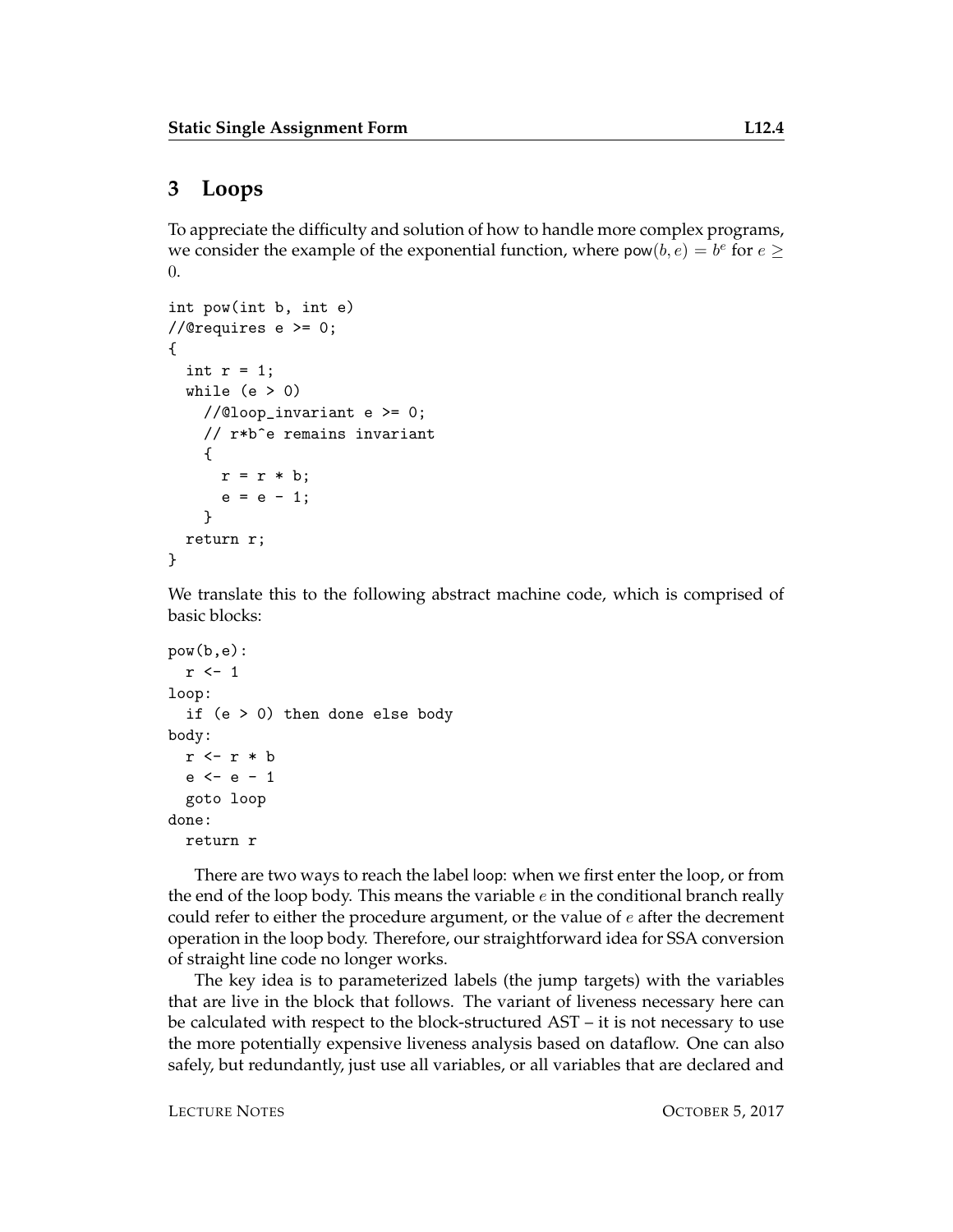defined at that point in the program. We use this approach in the following example. Labels l occurring as targets in goto l or if  $(-)$  then l else l' are then given matching arguments.

```
pow(b,e):
  r \leftarrow 1goto loop(b,e,r)
loop(b,e,r):
  if (e > 0)then body(b,e,r)
    else done(b,e,r)
body(b,e,r):
  r \leftarrow r * be \le -e - 1goto loop(b,e,r)
done(b,e,r):
  return r
```
Next, we convert each block into SSA form with the previous algorithm, but using a global generation counter throughout. An occurrence in a label in a jump goto l(. . . , x, . . .) is seen as a *use* of x, while an occurrence of a variable in in a jump target  $l(\ldots, x, \ldots)$  is seen as a *definition* of x. Applying this to the first block we obtain

```
pow(b0,e0):
 r0 \leftarrow 1goto loop(b0,e0,r0)
-------------------- b/0, e/0, r/0
loop(b,e,r):if (e > 0)
    then body(b,e,r)
    else done(b,e,r)
body(b,e,r):
 r <- r * b
  e \le -e - 1goto loop(b,e,r)
done(b,e,r):
  return r
```
LECTURE NOTES OCTOBER 5, 2017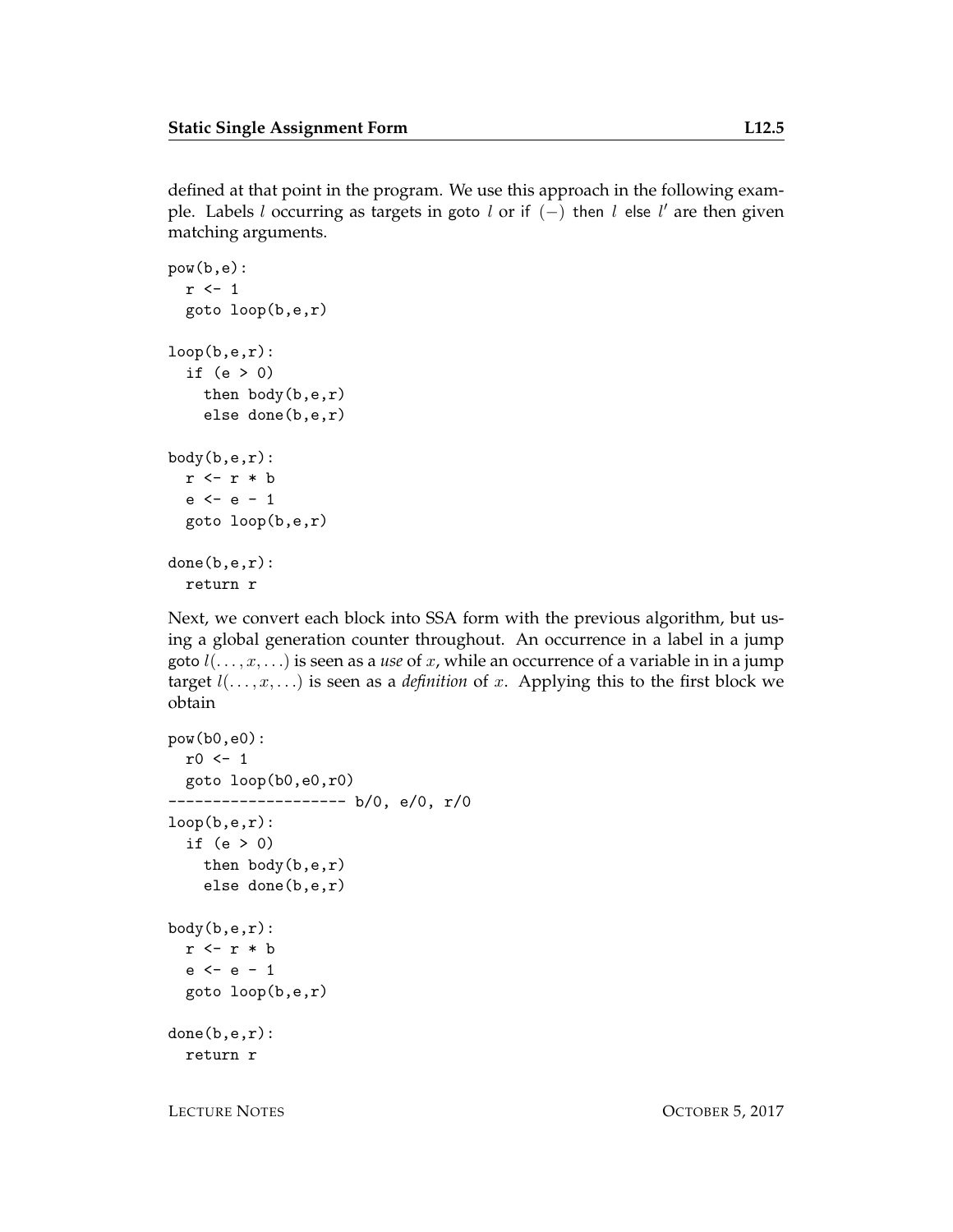Since we encounter a new definition of  $b$ ,  $e$ , and  $r$  we advance all three generations and proceed with the next two blocks.

```
pow(b0,e0):
 r0 \leftarrow 1goto loop(b0,e0,r0)
loop(b1,e1,r1):if (e1 > 0)
    then body(b1,e1,r1)
    else done(b1,e1,r1)
body(b2,e2,r2):
 r3 <- r2 * b2
  e3 \le -e2 - 1goto loop(b2,e3,r3)
-------------------- b/2, e/3, r/3
done(b,e,r):
  return r
```
Continuing through both the last block, we obtain:

```
pow(b0,e0):
 r0 \leftarrow 1goto loop(b0,e0,r0)
loop(b1,e1,r1):if (e1 > 0)
    then body(b1,e1,r1)
    else done(b1,e1,r1)
body(b2,e2,r2):
 r3 <- r2 * b2
  e3 \le -e2 - 1goto loop(b2,e3,r3)
done(b3,e4,r4):
  return r4
```
First, we verify that this code does indeed have the SSA property: each variable is assigned at most once, even counting implicit definitions at the parameterized labels pow $(b_0, e_0)$ , loop $(b_1, e_1, r_1)$ , body $(b_2, e_2, r_2)$ , and done $(b_3, e_4, r_4)$ .

The operational reading of this program should be evident. For example, if we reach goto loop( $b_2, e_3, r_3$ ) we pass the current values of  $b_2, e_3$  and  $r_3$  and move them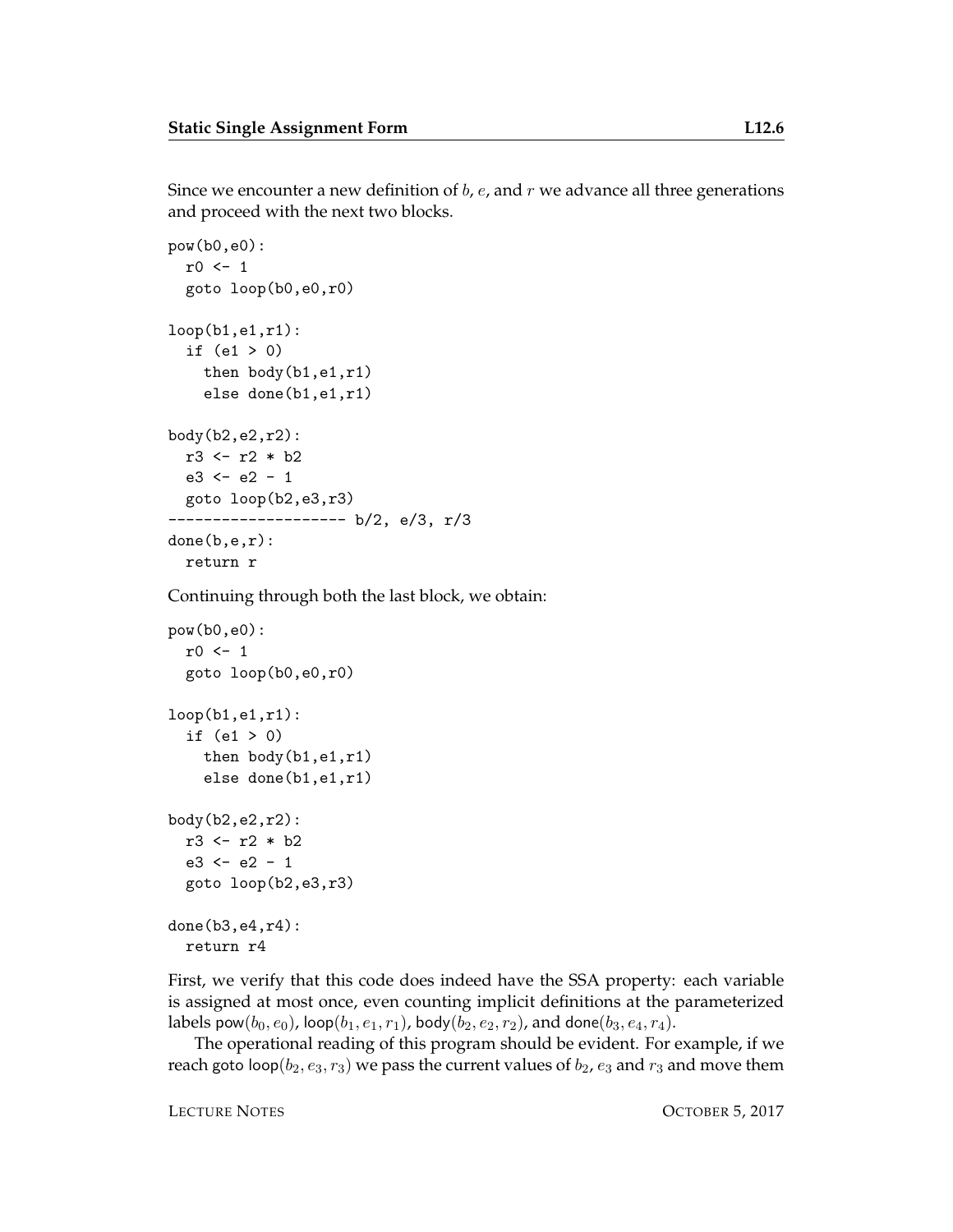into variables  $b_1$ ,  $e_1$ , and  $r_1$ . That fact that labeled jumps correspond to moving values from arguments to label parameters will be the essence of how to generate assembly code from the SSA intermediate form in Section [7.](#page-12-0)

## **4 SSA and Functional Programs**

We can notice that at this point the program above can be easily interpreted as a *functional program* if we read assignments as bindings and labeled jumps as function calls. We show the functional program below on the right in ML-like form.

```
pow(b0,e0): fun pow (b0, e0) =
 r0 \leq 1 let val r0 = 1goto loop(b0,e0,r0) in loop (b0, e0, r0)
                        end
loop(b1, e1, r1): and loop(b1, e1, r1) =if (e1 > 0) if e1 > 0then body(b1,e1,r1) then body (b1, e1, r1)
  else done(b1,e1,r1) else done (b1, e1, r1)
body(b2, e2, r2): and body (b2, e2, r2) =
 r3 \le r2 * b2 let val r3 = r2 * b2e3 \le -e2 - 1 val e3 = e2 - 1goto loop(b2,e3,r3) in loop (b2, e3, r3)
                        end
done(b3, e4, r4): and done (b3, e4, r4) =return r4 r4
```
There are several reasons this works in general. First, in SSA form each variable is defined only once, which means it can be modeled by a let binding in a functional language. Second, each goto is at the end of a block, which translates into a tail call in the functional language. Third, because all jumps become tail calls, a return instruction can be modeled simply be returning the corresponding value.

We conclude that translation into SSA form is just translating abstract machine code to a functional program! Because our language does not have first-class functions, the target of this translation also does not have higher-order functions. Interestingly, this observation also works in reverse: a (first-order) functional program with tail calls can be translated into abstract machine code where tail calls become jumps.

While this is clearly an interesting observation, it does not directly help our compiler construction effort (although it might if we were interested in compiling a functional language).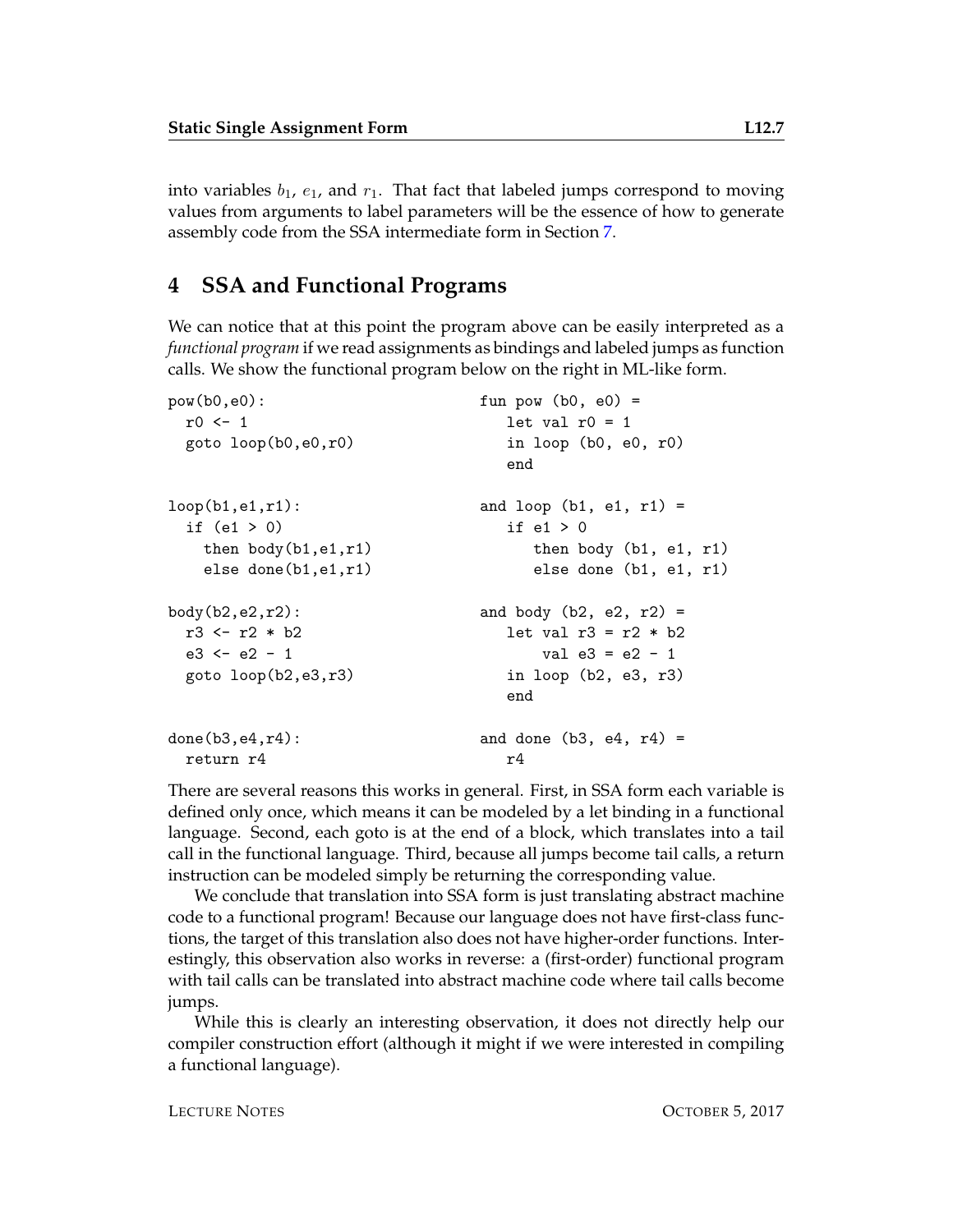# **5 Optimization and Minimal SSA Form**

At this point we have constructed clean and simple abstract machine code with parameterized labels. But are all the parameters really necessary? Let's reconsider:

```
pow(b0,e0):
 r0 \leftarrow 1goto loop(b0,e0,r0)
loop(b1,e1,r1):
  if (e1 > 0)then body(b1,e1,r1)
    else done(b1,e1,r1)
body(b2,e2,r2):
 r3 <- r2 * b2
  e3 \le -e2 - 1goto loop(b2,e3,r3)
done(b3,e4,r4):
  return r4
```
There is no need to pass  $b_1$ ,  $e_1$ , and  $r_1$  to body and assign their values to  $b_2$ ,  $e_2$ , and  $r_2$  (respectively). Instead, we could remove these arguments and instead substitute  $b_1$  for  $b_2$ ,  $e_1$  for  $e_2$ , and  $r_1$  for  $r_2$ . The same goes for the arguments to done, though we could also conclude that  $b_3$  and  $e_4$  are unnecessary because those temps are never even live. This yields:

```
pow(b0,e0):
  r0 \leftarrow 1goto loop(b0,e0,r0)
loop(b1,e1,r1):
  if (e1 > 0)
    then body()
    else done()
body():
  r3 <- r1 * b1
  e3 <- e1 - 1
  goto loop(b1,e3,r3)
done():
  return r1
```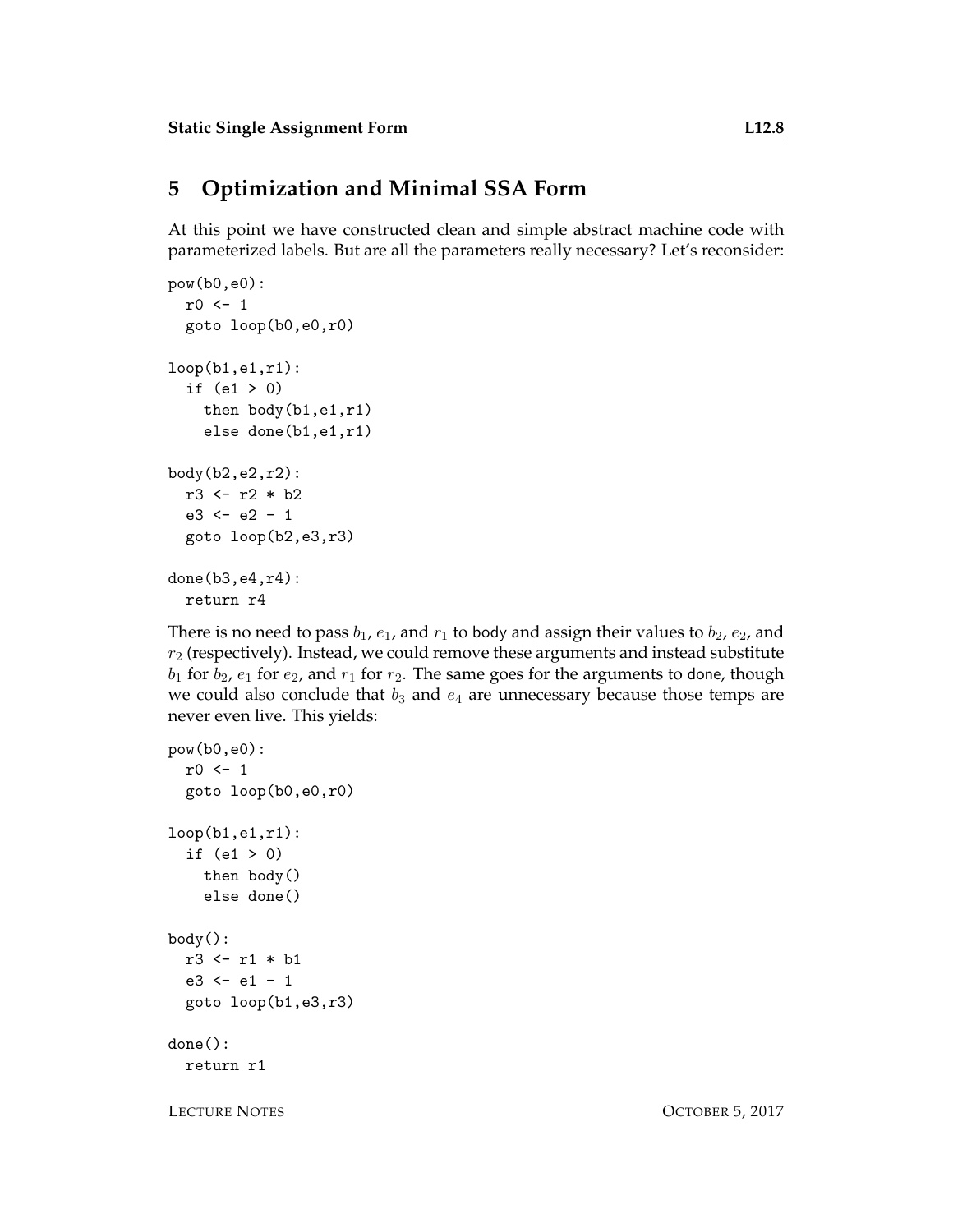We see this is still in SSA form. Next we can ask if all the arguments to loop are really necessary. We have two gotos and one definition:

```
goto loop(b0,e0,r0)
goto loop(b1,e3,r3)
```

```
loop(b1, e1, r1):
```
Let's consider the first argument. In the first call it is  $b_0$  and in the second  $b_1$ . Since we have SSA form, we know that the  $b_1$  will always hold the same value. In fact, the only call with a different value is with  $b_0$ , so  $b_1$  will in fact always have the value  $b_0$ . This means the first argument to loop is not needed and we can erase it, substituting  $b_0$  for  $b_1$  everywhere in the program. This yields:

```
pow(b0,e0):
  r0 \leftarrow 1goto loop(e0,r0)
loop(e1,r1):if (e1 > 0)then body()
    else done()
body():
  r3 <- r1 * b0
  e3 \le -e1 - 1goto loop(e3,r3)
done():
  return r1
```
It is easy to check this is still in SSA form. The remaining arguments to loop are all different, however ( $e_0$  and  $e_3$  for  $e_1$  and  $r_0$  and  $r_2$  for  $r_1$ ), so we cannot optimize further.

This code is now in *minimal SSA form* in the sense that we cannot remove any label arguments by purely syntactic considerations.

The general case for this optimization is as follows. Given a parameterized label

```
l(\ldots,x_i,\ldots):
```
assume that there exists a  $k$  such that all gotos targeting  $l$  have the form

- goto  $l(\ldots, x_i, \ldots)$  (for the same generation  $i$  as in the label) or
- goto  $l(\ldots, x_k, \ldots)$  (all at the same generation k).

Then the  $x_i$  argument to l is redundant, and  $x_i$  can be replaced by  $x_k$  everywhere in the program.

LECTURE NOTES OCTOBER 5, 2017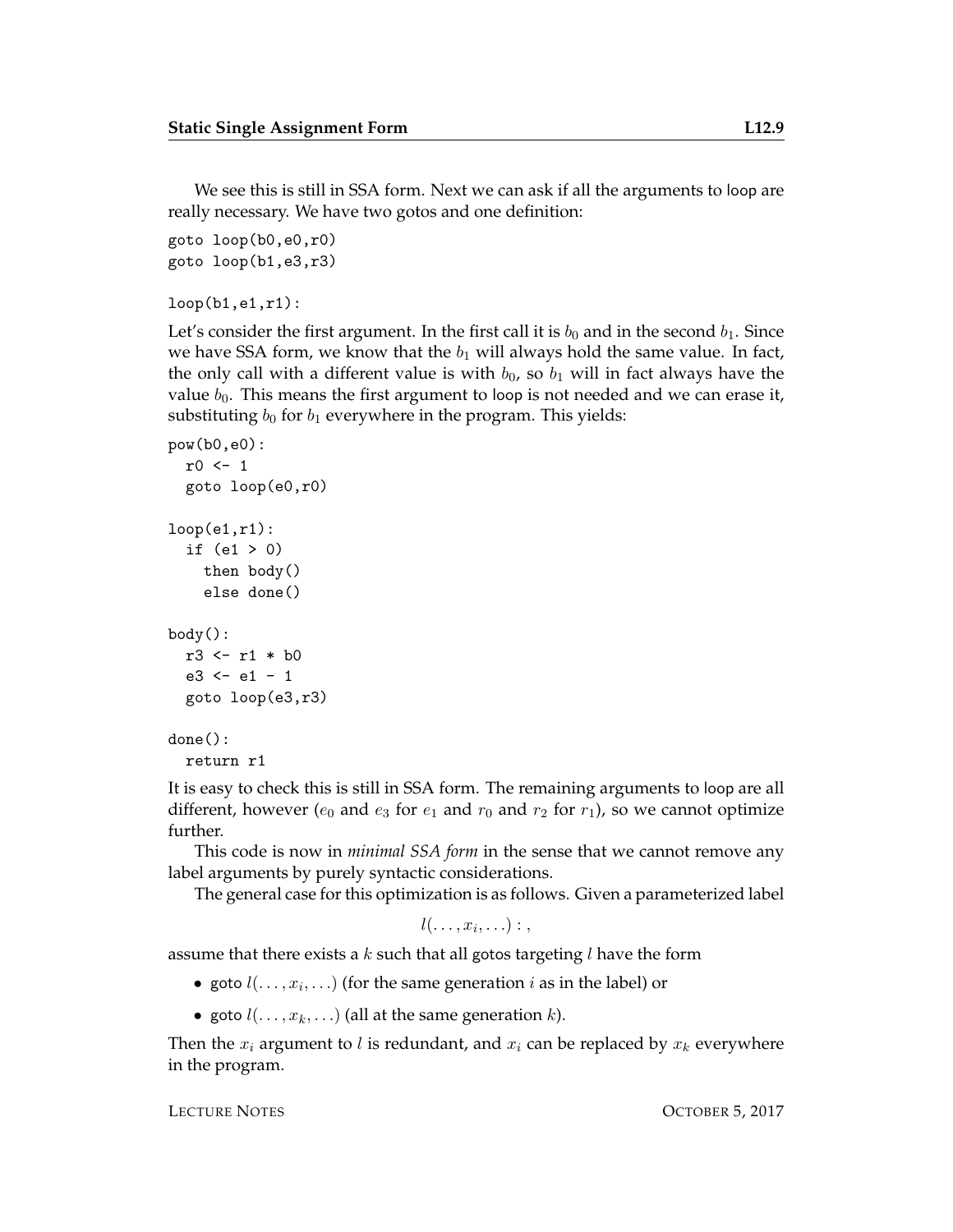#### **6** φ **Functions**

Let's take a look at the pre-minimization version of our program again. Every use of a parameterized label has been labeled with an uppercase letter:

```
pow(b0,e0): // A
 r0 \leftarrow 1goto loop(b0, e0, r0) // B
loop(b1, e1, r1): // C
 if (e1 > 0)then body(b1,e1,r1) // D
   else done(b1,e1,r1) // E
body(b2,e2,r2): // F
 r3 <- r2 * b2
 e3 \le -e2 - 1goto loop(b2,e3,r3) // G
done(b3,e4,r4):
```
return r4

The information we need to minimize this SSA program is, unfortunately, rather scattered about. In order to check whether we can remove the  $b_1$  argument to loop, we have to check lines B, C, and F. But this is just a problem of how information is organized in the program: *first*, we have to look at a line (example: E), *then* we can see which label we're jumping to (example: goto), *then* we can look and see which source temps (example:  $b_1, e_1, r_1$ ) will get substituted for which destination temps (example:  $b_3, e_4, r_4$ ).

Put differently, the SSA part of the program is representable as a bunch of facts of the form jump(*line*, *label*,*src*, *dst*), and in the example program above these facts are arranged in the following order:

```
jump(B, loop, b0, b1) jump(E, done, b1, b3)
jump(B, loop, e0, e1) jump(E, done, e1, e4)
jump(B, loop, r0, r1) jump(E, done, r1, r4)
jump(D, body, b1, b2) jump(G, loop, b2, b1)
jump(D, body, e1, e2) jump(G, loop, e3, e1)
jump(D, body, r1, r2) jump(G, loop, r3, r1)
```
But to perform SSA minimization, we want to arrange all these facts in a different way. Specifically, we want to gather all the facts with the same parameterized label and the same destination together, because if there is only one *src* that is associated with a given  $dst$ , or if there are two sources but one of them is equal to  $dst$ , then the parameter is unnecessary.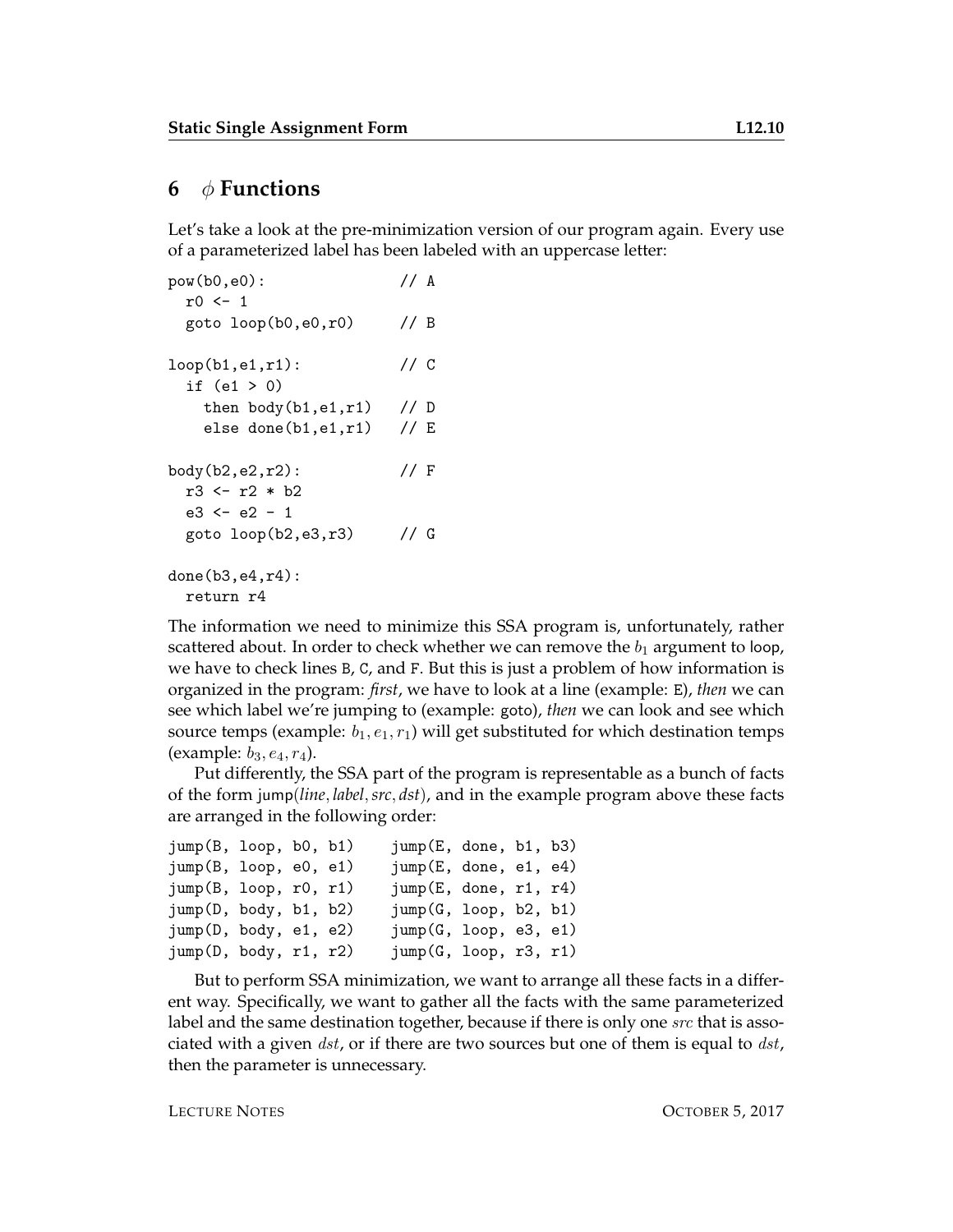Rearranged for minimization, our program facts look like this, and it is immediately apparent that we can get rid of all the labels to body and done.

```
jump(B, loop, b0, b1) jump(D, body, b1, b2) <-- unneeded, b1=b2
jump(G, loop, b2, b1) jump(D, body, e1, e2) <-- unneeded, e1=e2
jump(B, loop, e0, e1) jump(D, body, r1, r2) <-- unneeded, r1=r2
jump(G, loop, e3, e1) jump(E, done, b1, b3) <-- unneeded, b1=b3
jump(B, loop, r0, r1) jump(E, done, e1, e4) \leftarrow unneeded, e1=e4
jump(G, loop, r3, r1) jump(E, done, r1, r4) <-- unneeded, r1=r4
```
(Observe that it is *not* immediately apparent that we can get rid of  $b_1$ , because there are two sources  $b_0$  and  $b_2$  and neither one is equal to  $b_1$ . We only learn that we can get rid of the parameter  $b_1$  after we perform the substitution of  $b_1$  for  $b_2$ .)

What would the program look like if we presented it in a way that made minimization easier? We would need, associated with every parameter and every parameterized label, a list of the the lines that might jump to the parameterized label and the temp that should get substituted for the parameter when we jump from that line. The loop block would look like this:

loop:

```
b1 <- b0 if coming here from line B,
      b2 if coming here from line G
e1 <- e0 if coming here from line B,
      e3 if coming here from line G
r1 <- r0 if coming here from line B,
      r3 if coming here from line G
```
This organization is actually the traditional way of presenting SSA form, except that SSA is usually presented in a more compact form called  $\phi$ -functions. The idea is the same, but we don't mention call sites explicitly, instead we say  $b_1 \leftarrow \phi(b_0, b_2)$ to represent that  $b_1$  should, at the beginning of the loop block, be assigned to either  $b_0$  or  $b_2$  (whichever one we most recently wrote to). Applied to our preminimization example program, we get this:

```
pow(b0,e0):
  r0 \leftarrow 1goto loop
loop:
  b1 <- phi(b0, b2)e1 \leftarrow \text{phi}(e0, e3)r1 \leftarrow \text{phi}(e0, e3)if (e1 > 0) then body else done
```
LECTURE NOTES OCTOBER 5, 2017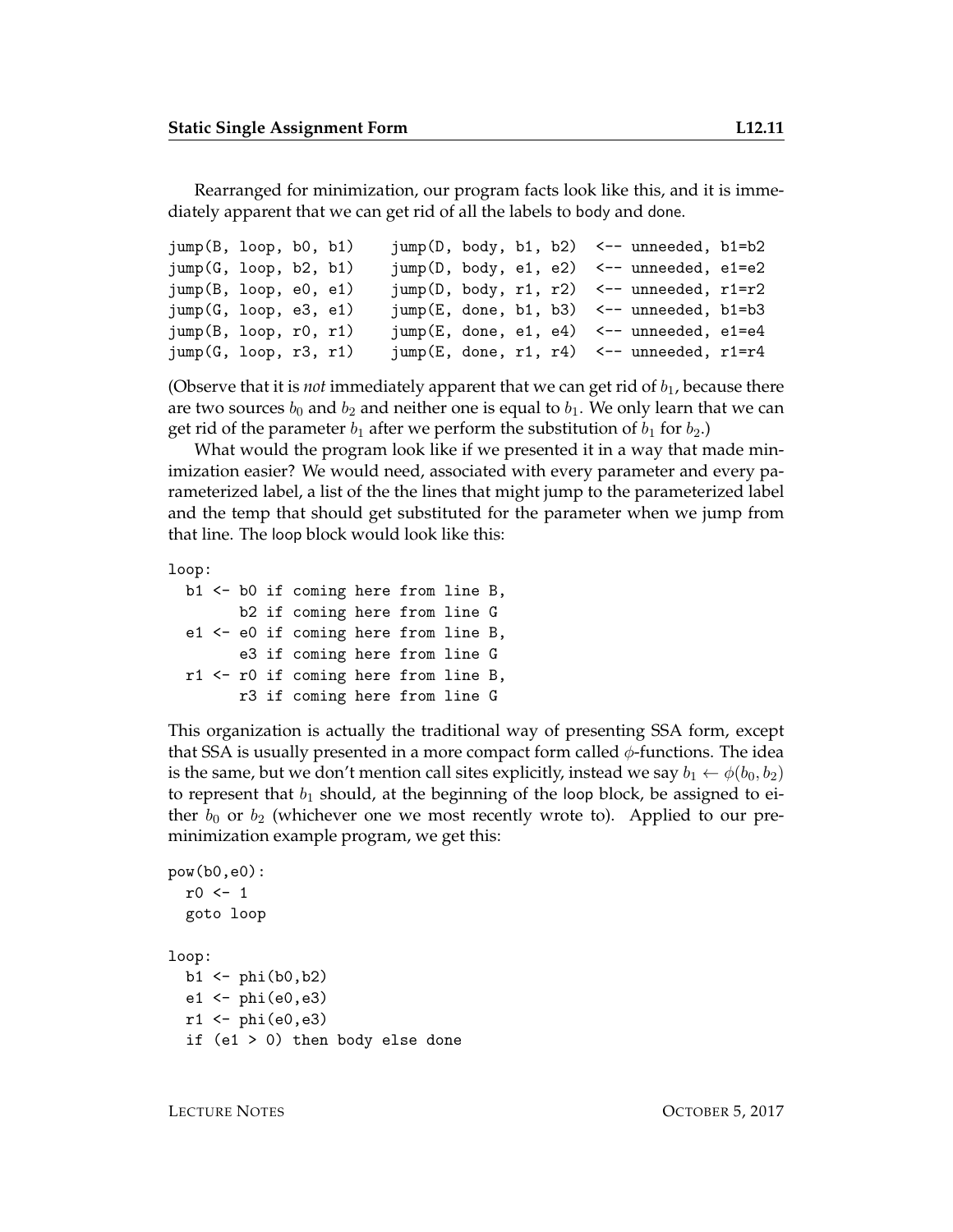```
body:
  b2 \leftarrow phi(b1)e2 \leftarrow \phihi(e1)r2 \leftarrow \phi<sub>phi</sub>(r1)r3 <- r2 * b2
  e3 \le -e2 - 1goto loop
done:
  b3 \leftarrow phi(b1)e4 \leftarrow phi(e1)r4 \leftarrow \phiphi(e1)return r4
```
With this form, we can state the algorithm for SSA minimization described by Aycock and Horspool [\[AH00\]](#page-14-0) the way they described it. It's quite simple: repeatedly remove  $\phi$ -functions of the form

$$
t_i = \phi(t_{x_1}, t_{x_2}, \dots t_{x_k})
$$

whenever there exists a *j* such that all the  $x_i$  are either *i* or *j*. After minimization, our  $φ$ -function SSA looks like this:

```
pow(b0,e0):
  r0 <- 1
  goto loop
loop:
  e1 \leftarrow phi(e0,e3)
  r1 \leftarrow \phihi(r0, r3)if (e1 > 0) then body else done
body:
  r3 <- r1 * b0
  e3 \le -e1 - 1goto loop
done:
  return r1
```
The only remaining  $\phi$ -functions correspond to the two parameters remaining in our functional SSA program  $loop(e_1, r_1)$ .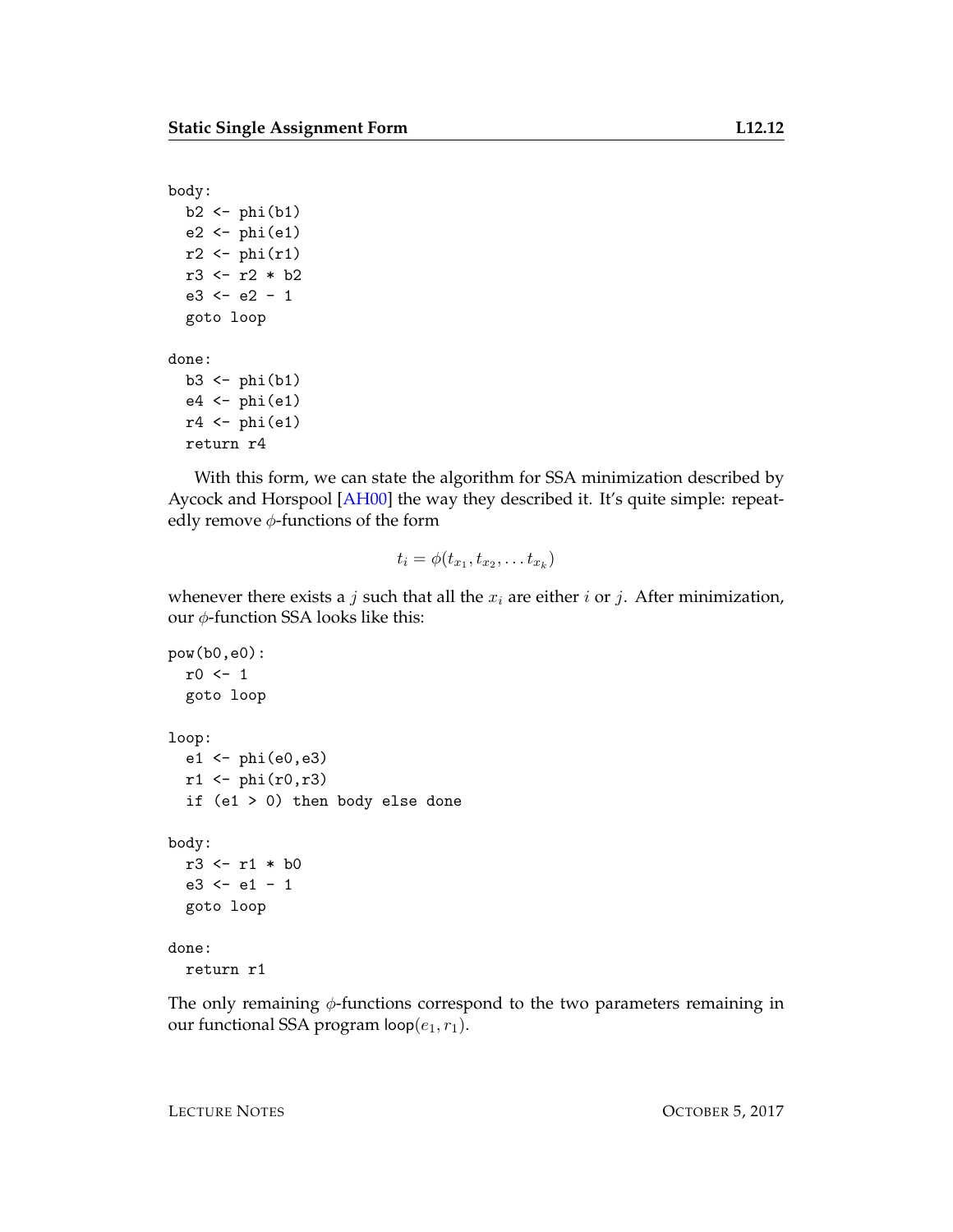In conclusion,  $\phi$ -function SSA is important for a number of reasons:

- It organizes information about parameters in a way that makes SSA minimization easier.
- It can be easier to understand some of the SSA-based optimizations that we'll talk about later in terms of  $\phi$ -function SSA.
- It is the standard way of presenting SSA. If you want to read the textbook or any paper presenting SSA, you'll need to understand this form. This includes the Aycock and Horspool paper [\[AH00\]](#page-14-0), which discusses useful implementation details and optimizations of the algorithm described here.

## <span id="page-12-0"></span>**7 Assembly Code Generation from SSA Form**

Of course, actual assembly code does not allow parameterized labels. To recover lower level code, we need to implement labeled jumps by moves followed by plain jumps. We show this again on the first example, with functional SSA and the left and the de-SSA form on the right.

```
pow(b0,e0): pow(b0,e0):
 r0 \leq 1 r0 \leq 1goto loop(e0,r0) e1 <- e0
                    r1 \leftarrow r0goto loop
loop(e1,r1): loop:
 if (e1 > 0) if (e1 > 0)then body() then body
  else done() else done
body(): body:
 r3 <- r1 * b0 r3 <- r1 * b0
 e3 <- e1 - 1 e3 <- e1 - 1
 goto loop(e3,r3) e1 <- e3
                    r1 <- r3
                    goto loop
done(): done: done:
 return r1 return r1
```
In some cases of conditional jumps, there may be no natural place for the additional move instructions. This can be addressed by switching to an extended basic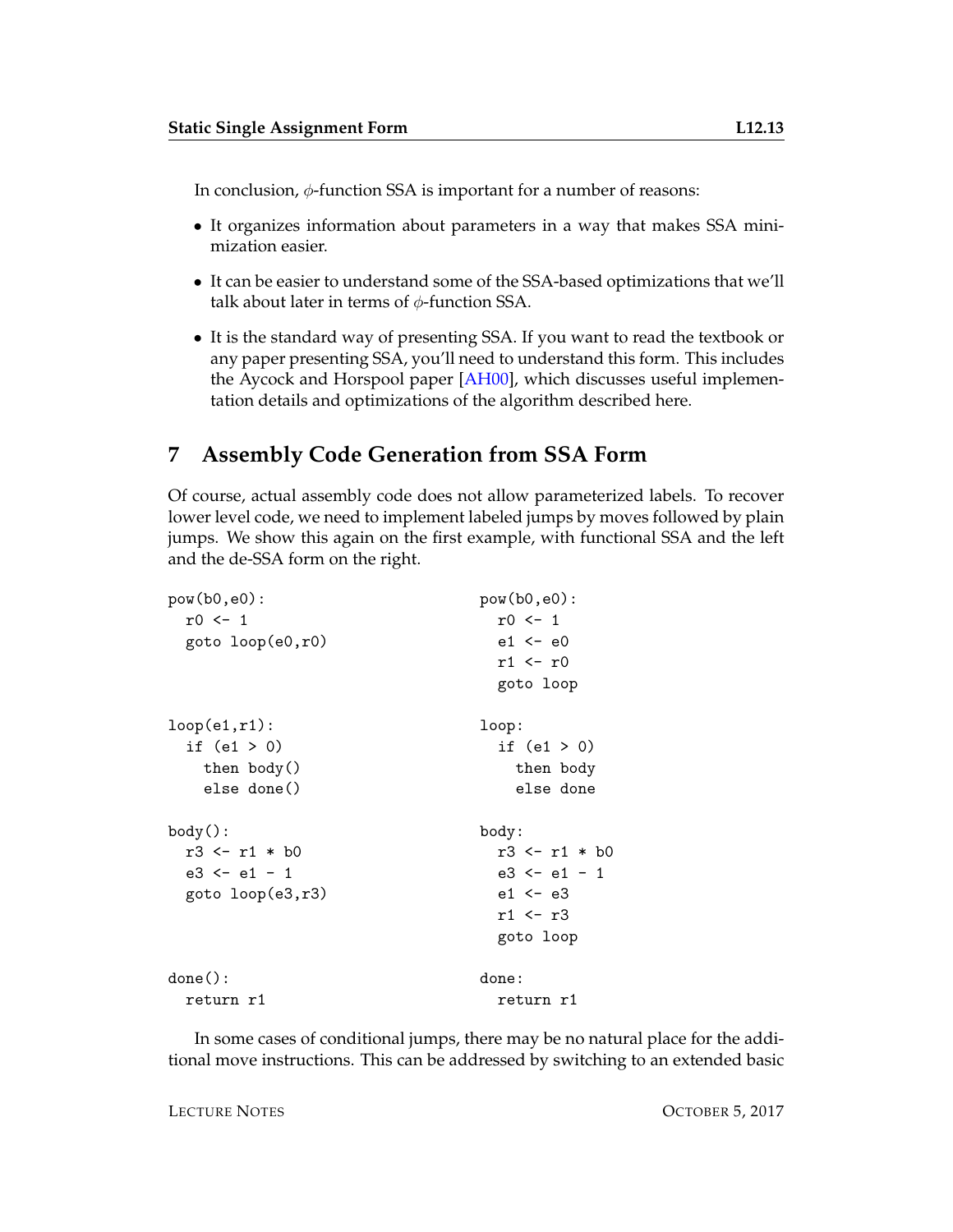block format, or by adding a new basic block that performs the moves required by SSA. Either way, we retain here the parameters at the function boundary; we will talk about the implementation of function calls in a later lecture.

The new form on the right is, of course, no longer in SSA form. Therefore one cannot apply any SSA-based optimization. Conversion out of SSA should therefore be one of the last steps before code emission. At this point register allocation, possibly with register coalescing, can do a good job of eliminating redundant moves.

#### **8 Conclusion**

Static Single Assignment (SSA) form is a quasi-functional form of abstract machine code, where variable assignments are variable bindings, and jumps are tail calls. It was devised by Cytron et al.  $[CFR+89]$  $[CFR+89]$  and simplifies many program analyses and optimization. Of course, you have to make sure that program transformations maintain the property. The particular algorithm for conversion into SSA form we describe here is to due Aycock and Horspool  $[AH00]$ . A final note about Aycock and Horspool's algorithm: it works for arbitrary SSA programs, but it only produces the *minimal* SSA for some programs. (Programs for which Aycock and Horspool's algorithm finds the minimal SSA are called *reducible*. All C0 programs are reducible, so the algorithm will always find the minimal SSA if you use it in your compiler.)

Hack has shown that programs in SSA form generate chordal interference graphs which means register allocation by graph coloring is particularly efficient [\[Hac07\]](#page-14-2). For further reading and some different algorithms related to SSA, you can also consult the Chapter 19 of the textbook [\[App98\]](#page-14-3).

#### **Questions**

- 1. Can you think of an example of minimal SSA that nevertheless has redundant label arguments?
- 2. Can you think of situations where the control flow graph for a conditional does not have a subsequent basic block with two incoming control flow edges?
- 3. Give an example of a program with a non-reducible control flow graph where Aycock and Horspool's algorithm still finds the minimal SSA form.
- 4. Give an example of a program with a non-reducible control flow graph where Aycock and Horspool's algorithm fails to find the minimal SSA form. What is the minimal SSA form for that graph?